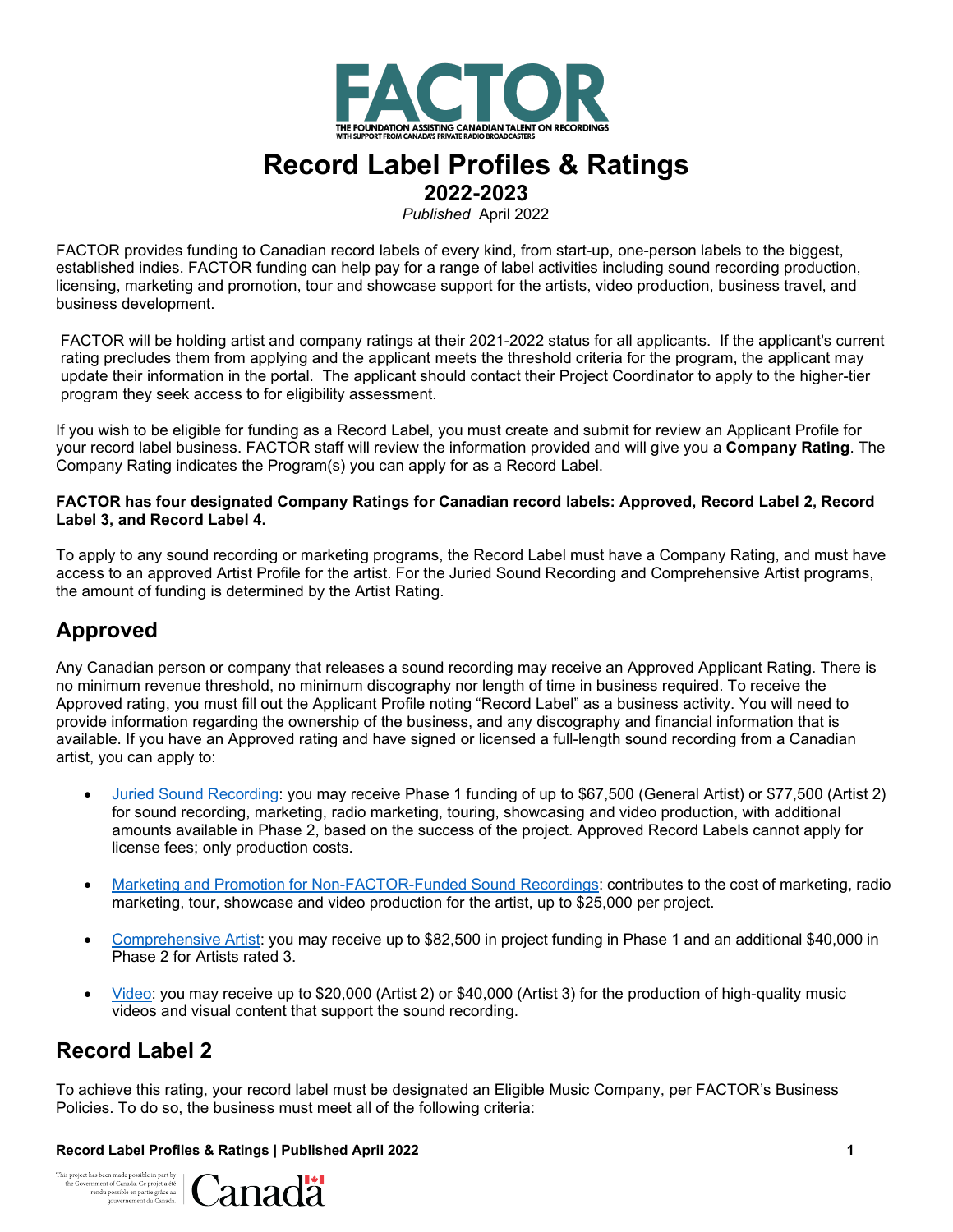- 1. It must be a Canadian-owned business. It must be incorporated and have a CRA Business Number.
- 2. The business must have been operating continuously for at least two years in the primary activities of a Record Label, Music Distributor, Music Publisher, Artist Manager, or some combination of the foregoing, and you must be able to demonstrate this through documentation such as your company financials or corporate registration;
- 3. The business and its owner(s) must be in good standing with FACTOR;
- 4. All the Qualifying Criteria information (including discography, company documentation and financial information) must be updated and submitted on or before the Annual Review deadline;
- 5. You must provide financial statements for the past three years and update those on an annual basis within 6 months of the company's fiscal year-end. Businesses that have only been in operation for two consecutive years must provide the past two years' financial statements. Financial statements must have been prepared in accordance with generally accepted accounting principles and must include a balance sheet and an income statement/statement of profit and loss.
- 6. The record label must have a Canadian distribution agreement in place with a FACTOR-recognized distributor, unless the FACTOR Board of Directors has waived this requirement in advance;
- 7. The record label must control the exclusive Canadian exploitation rights for at least four Qualifying Releases that it has created or licensed, including at least two Qualifying Releases from different Canadian Artists within the following reference periods: (a) to qualify at the Annual Review, the two Qualifying Releases must have been released within the 14 months preceding April 1; or (b) to qualify at the Semi-Annual Review, the two Qualifying Releases must have been released within the 14 months preceding either April 1 or October 1 of the current fiscal year. Note that Record Labels may only qualify for a company rating of 4 or higher at the Annual Review. FACTOR will only recognize Qualifying Releases in which an owner of the Record Label is not also an Artist member on the release.

If you have a Record Label 2 rating and have signed or licensed a full-length sound recording from a Canadian artist, you can apply to:

- [Juried Sound Recording: y](https://factorportalprod.blob.core.windows.net/portal/Documents/Updates/FACTOR_Juried_Sound_Recording_Program_Guidelines.pdf)ou may receive Phase 1 funding of up to \$67,500 (General Artist) or \$77,500 (Artist 2) for sound recording, marketing, radio marketing, touring, showcasing and video production, with additional amounts available in Phase 2, based on the success of the project.
- [Comprehensive](https://factorportalprod.blob.core.windows.net/portal/Documents/Updates/FACTOR_Comprehensive_Music_Company_Program_Guidelines.pdf) Music Company: Funding is divided into two phases. You may receive Phase 1 funding of up to \$77,500 per fiscal year for one or more projects for sound recording, marketing, radio marketing, touring, showcasing and video production. Additional amounts are available in Phase 2, based on the success of the project. The Artist Rating has no bearing on eligibility for this program. Record labels hoping to qualify for this program may submit their applicant profile at any time. Eligible record labels may receive up to a maximum of \$100,000 per FACTOR fiscal year.
- Marketing and Promotion for [Non-FACTOR-Funded](https://factorportalprod.blob.core.windows.net/portal/Documents/Updates/FACTOR_Marketing_Non_Factor_Funded_Program_Guidelines.pdf) Sound Recordings: contributes to the cost of marketing, radio marketing, tour, showcase and video production for the artist, up to \$25,000 per project.
- [Video:](https://factorportalprod.blob.core.windows.net/portal/Documents/Updates/FACTOR_Video_Program_Guidelines.pdf) you may receive up to \$20,000 (Artist 2) or \$40,000 (Artist 3) for the production of high-quality music videos and visual content that support the sound recording.
- [Comprehensive](https://factorportalprod.blob.core.windows.net/portal/Documents/Updates/FACTOR_Comprehensive_Artist_Program_Guidelines.pdf) Artist: you may receive up to \$82,500 in project funding in Phase 1 and an additional \$40,000 in Phase 2 for Artists rated 3.

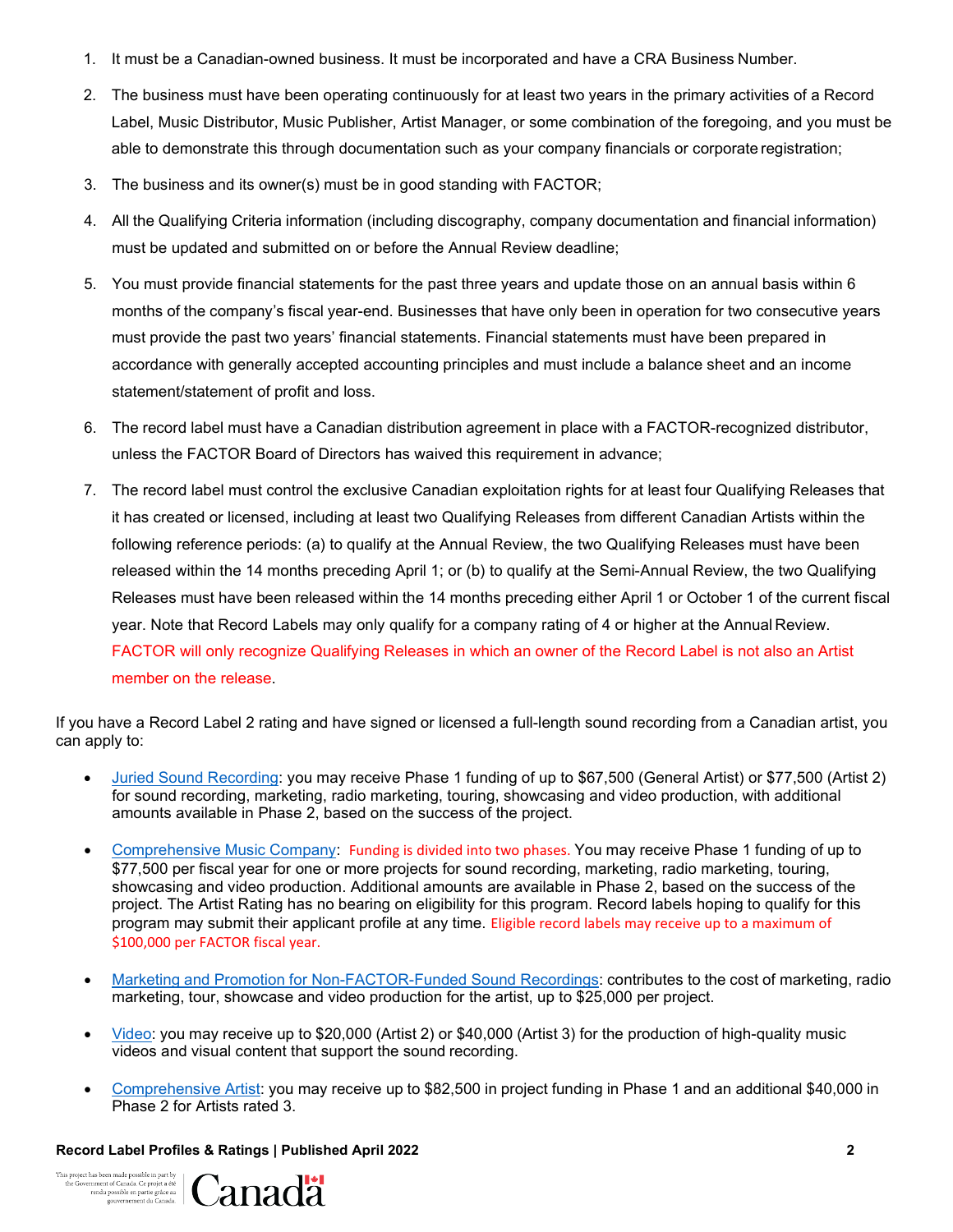You can also apply to:

• Support for Eligible Music [Companies:](https://factorportalprod.blob.core.windows.net/portal/Documents/Updates/FACTOR_Support_for_Eligible_Music_Companies_Program_Guidelines.pdf) There are two components for Record Labels in this program, Business Development and Business Travel.

### **The total program funding limit per fiscal year across both components is \$7,500.**

- Business Development Component: contributes to the cost of business development activities
- Business Travel Component: contributes to the cost of your business travel to conferences, sales trips,etc.

## **Record Label 3**

To achieve this rating, your record label must meet all of the Record Label 2 criteria. In addition:

- 1. In the first year that the business qualifies, the revenue information and financial statements must show minimum annual gross revenues of \$100,000 in your most recent fiscal year, of which at least \$75,000 is derived from music related activities in the categories of artist management, record label/master exploitation, music publishing, and music distribution; and
- 2. For the second and subsequent qualifying years, the revenue information and financial statements must show annual gross revenues of \$100,000 averaged over the two preceding fiscal years, including a two-year average of at least \$75,000 in annual revenues from music-related activities in the categories of artist management, record label/master exploitation, music publishing, and music distribution.

If you have a Record Label 3 rating and have signed or licensed a full-length sound recording from a Canadian artist, you can apply to:

• [Juried Sound Recording: y](https://factorportalprod.blob.core.windows.net/portal/Documents/Updates/FACTOR_Juried_Sound_Recording_Program_Guidelines.pdf)ou may receive Phase 1 funding of up to \$67,500 (General Artist) or \$77,500 (Artist 2) for sound recording, marketing, radio marketing, touring, showcasing and video production, with additional amounts available in Phase 2, based on the success of the project.

[Comprehensive](https://factorportalprod.blob.core.windows.net/portal/Documents/Updates/FACTOR_Comprehensive_Music_Company_Program_Guidelines.pdf) Music Company: Funding is divided into two phases. You may receive Phase 1 funding of up to \$77,500 per fiscal year for one or more projects for sound recording, marketing, radio marketing, touring, showcasing and video production. Additional amounts are available in Phase 2, based on the success of the project. The Artist Rating has no bearing on eligibility for this program. Record labels hoping to qualify for this program may submit their applicant profile at any time. Eligible record labels may receive up to a maximum of \$100,000 per FACTOR fiscal year.

- Marketing and Promotion for [Non-FACTOR-Funded](https://factorportalprod.blob.core.windows.net/portal/Documents/Updates/FACTOR_Marketing_Non_Factor_Funded_Program_Guidelines.pdf) Sound Recordings: contributes to the cost of marketing, radio marketing, tour, showcase and video production for the artist, up to \$25,000 per project.
- [Video:](https://factorportalprod.blob.core.windows.net/portal/Documents/Updates/FACTOR_Video_Program_Guidelines.pdf) you may receive up to \$20,000 (Artist 2) or \$40,000 (Artist 3) for the production of high-quality music videos and visual content that support the sound recording.
- [Comprehensive](https://factorportalprod.blob.core.windows.net/portal/Documents/Updates/FACTOR_Comprehensive_Artist_Program_Guidelines.pdf) Artist: you may receive up to \$82,500 in project funding in Phase 1 and an additional \$40,000 in Phase 2 for Artists rated 3.

You can also apply to:

• [Support for Eligible Music Companies: T](https://factorportalprod.blob.core.windows.net/portal/Documents/Updates/FACTOR_Support_for_Eligible_Music_Companies_Program_Guidelines.pdf)here are two components for Record Labels in this program, Business Development and Business Travel.

### **The total program funding limit per fiscal year across both components is \$20,000.**

- Business Development Component: contributes to the cost of business development activities
- Business Travel Component: contributes to the cost of your business travel to conferences, sales trips,etc.